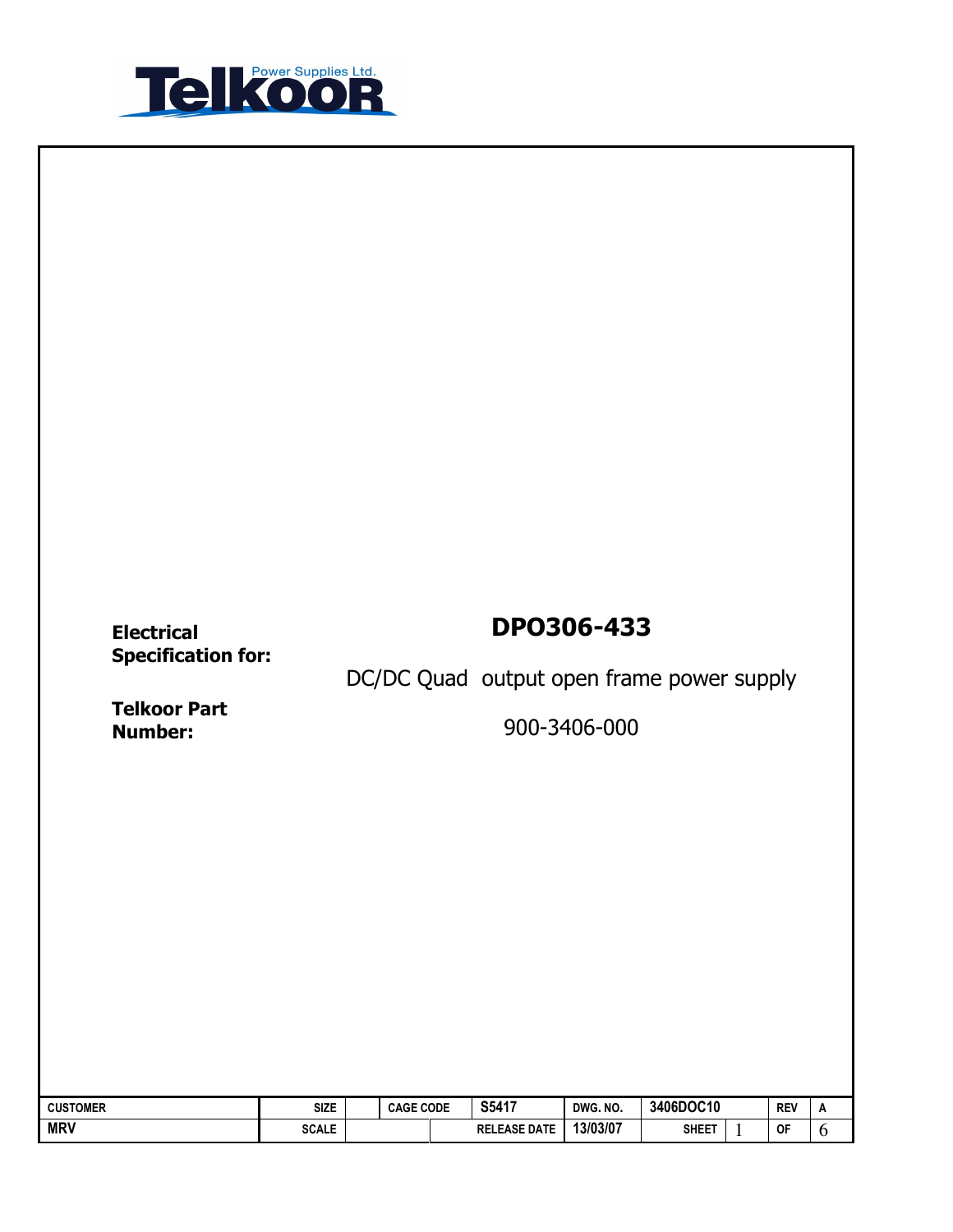

|                     | <b>REVISION HISTORY</b> |                    |                          |                  |  |  |  |  |  |  |  |
|---------------------|-------------------------|--------------------|--------------------------|------------------|--|--|--|--|--|--|--|
| <b>Rev</b><br>Level | <b>Rev Date</b>         | <b>Change Made</b> | <b>Reason for Change</b> | <b>Effective</b> |  |  |  |  |  |  |  |
| A                   | 13/03/2007              | Initial release    |                          | 13/03/2007       |  |  |  |  |  |  |  |
|                     |                         |                    |                          |                  |  |  |  |  |  |  |  |
|                     |                         |                    |                          |                  |  |  |  |  |  |  |  |
|                     |                         |                    |                          |                  |  |  |  |  |  |  |  |

| <b>Approvals</b>   |            |           |  |  |  |  |  |  |  |
|--------------------|------------|-----------|--|--|--|--|--|--|--|
| Name<br>Date       |            |           |  |  |  |  |  |  |  |
| Written by:        | S. Sadot   | 13/3/2007 |  |  |  |  |  |  |  |
| Engineering:       | M.Heller   | 13/3/2007 |  |  |  |  |  |  |  |
| Sales & Marketing: | Y. Ben Ami | 13/3/2007 |  |  |  |  |  |  |  |
| Management:        | Y. Ben Ami | 13/3/2007 |  |  |  |  |  |  |  |

| <b>CUSTOMER</b> | Size         | <b>CAGE CODE</b> |  | S5417                            | DWG. NO. | 3406DOC10    |  | <b>REV</b> |  |
|-----------------|--------------|------------------|--|----------------------------------|----------|--------------|--|------------|--|
| <b>MRV</b>      | <b>SCALE</b> |                  |  | <b>LEASE DATE</b><br><b>RELE</b> | 13/03/07 | <b>SHEET</b> |  | OF         |  |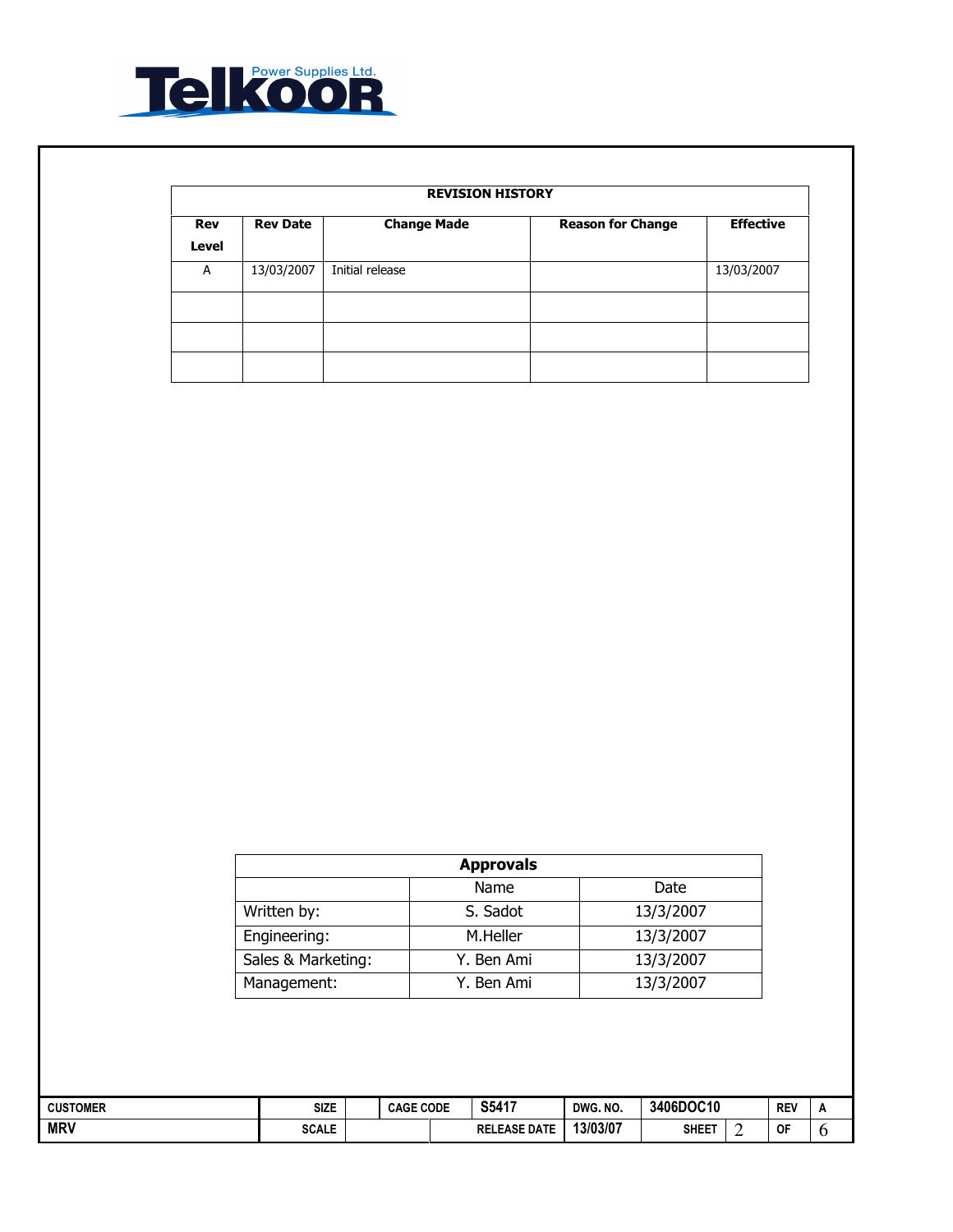

#### Input:

Input Voltage: 36-72 Vdc

Inrush Current: 20A maximum @ 48Vdc Efficiency: 85% typical at 48VDC, full load

Input Protection: Internal line fuse IEC type 12.5A 250VAC

#### Output Voltages & Currents:

| Output              | Output Voltage                                                               | Min. Load                                                                    | Max. Load | Peak Load |  |  |  |  |  |  |  |  |
|---------------------|------------------------------------------------------------------------------|------------------------------------------------------------------------------|-----------|-----------|--|--|--|--|--|--|--|--|
| V <sub>1</sub>      | $+5.0V$                                                                      | 1A                                                                           | 40A       | 42A       |  |  |  |  |  |  |  |  |
| V <sub>2</sub>      | $+3.3V$                                                                      | 1A                                                                           | 40A       | 42A       |  |  |  |  |  |  |  |  |
| V <sub>3</sub>      | $+12V$                                                                       | 0                                                                            | 4A        | 5A        |  |  |  |  |  |  |  |  |
| V4                  | $-12V$                                                                       | 0                                                                            | 1.5A      | 2A        |  |  |  |  |  |  |  |  |
|                     | Note: Maximum output power at any combination within this table is 300 Watts |                                                                              |           |           |  |  |  |  |  |  |  |  |
| Total Output Power: |                                                                              | 300 Watts                                                                    |           |           |  |  |  |  |  |  |  |  |
| Line Regulation:    |                                                                              | $\pm 0.5\%$ for Vin (Min.) to Vin (Max.)                                     |           |           |  |  |  |  |  |  |  |  |
| Load Regulation:    |                                                                              |                                                                              |           |           |  |  |  |  |  |  |  |  |
| V1 & V2             |                                                                              | ±0.5% for load change from Min Load to full load                             |           |           |  |  |  |  |  |  |  |  |
| V3, V4              |                                                                              | $±2\%$ for 10% to 100% of Imin on V1<br>$\pm$ 5% for 0% to 10% of Imin on V1 |           |           |  |  |  |  |  |  |  |  |
| Ripple & Noise      |                                                                              |                                                                              |           |           |  |  |  |  |  |  |  |  |

| V1                           | 75mV p-p Maximum  |
|------------------------------|-------------------|
| V2                           | 50mV p-p Maximum  |
| V3, V4                       | 120mV p-p Maximum |
| Initial Set Point Tolerance: |                   |
| V1                           | $5.0V \pm 20mV$   |
| V2                           | $3.3V \pm 50$ mV  |
| V3, V4                       | $12V \pm 0.2V$    |

| <b>CUSTOMER</b> | SIZE         | <b>CAGE CODE</b> | S5417               | DWG. NO. | 3406DOC10    |  | <b>REV</b> | <u>n</u> |
|-----------------|--------------|------------------|---------------------|----------|--------------|--|------------|----------|
| <b>MRV</b>      | <b>SCALE</b> |                  | <b>RELEASE DATE</b> | 13/03/07 | <b>SHEET</b> |  | <b>OF</b>  | ິ        |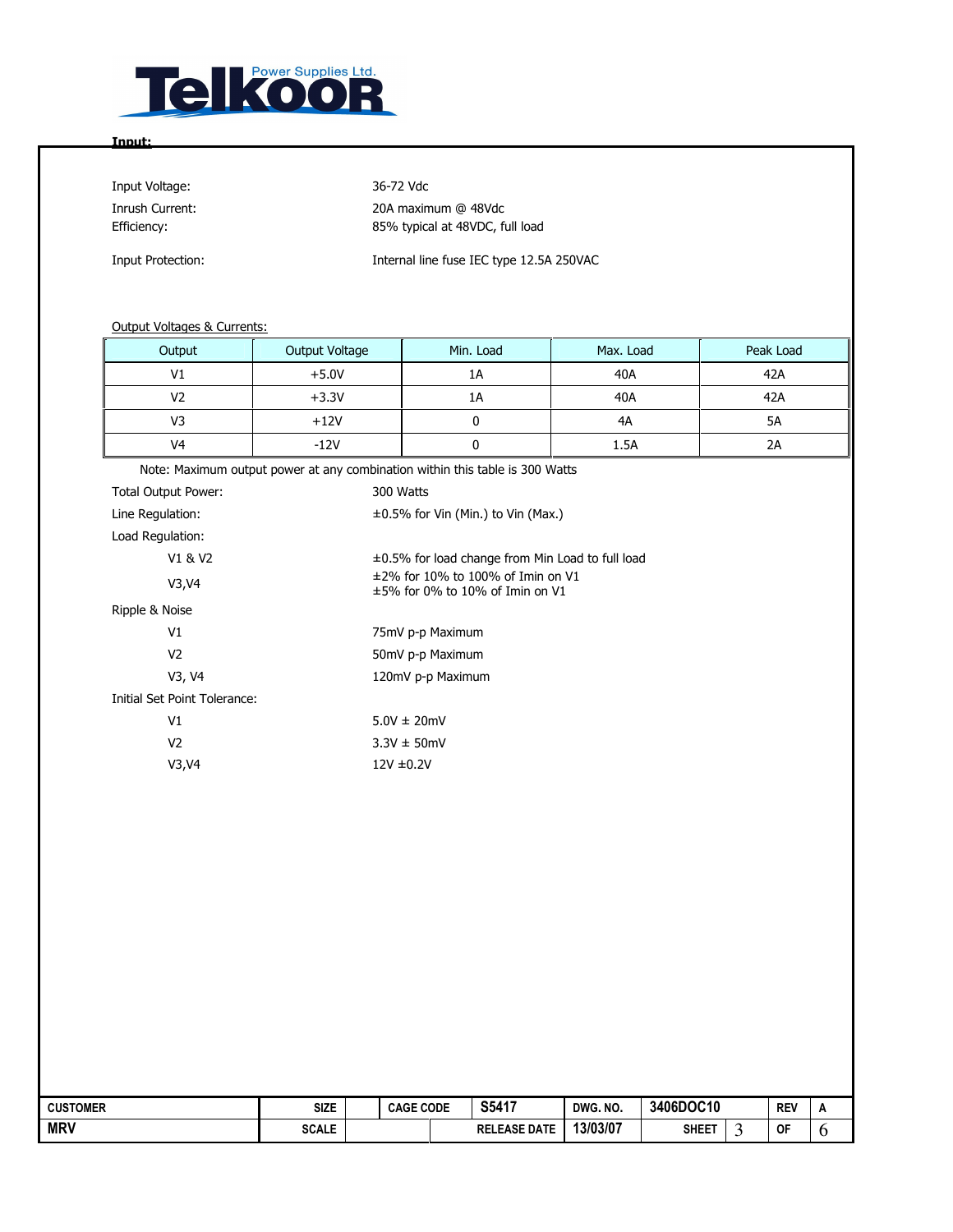

ֺֺ

| Overshoot & Undershoot:                              | Less than 1% at turn ON-OFF                                                                                                                        |
|------------------------------------------------------|----------------------------------------------------------------------------------------------------------------------------------------------------|
| Transient Load Response:                             | ±5% Maximum deviation for load change of 25% to 75%, at slew rate of 1A/µSec,<br>recovery time less than 2mSec                                     |
| Turn On Delay:                                       | 1 Second maximum                                                                                                                                   |
| Hold-up Time:                                        | N/A                                                                                                                                                |
| Turn-On Rise Time:                                   | 30mSec maximum                                                                                                                                     |
| Over-current Protection:                             | V1& V2 110% to 130% of Imax. constant current limit, automatic recovery<br>V3, V4 110% to 200% of Imax. constant current limit, automatic recovery |
| Over-voltage Protection:                             | Outputs shut down at 125% of nominal, DC input must recycle to restart.                                                                            |
| Temperature Protection:                              | Shutdown due to excessive internal temperature 90°C to 97°C case, auto recovery                                                                    |
| Current Share:                                       | Accuracy of current share $\pm 10\%$ between units with up to 6 parallel units. Single<br>wire current share on V1 & V2 for 50% to 100% load.      |
| Hot Swap:                                            | Internal O-ring Diode                                                                                                                              |
| <b>Remote Sense</b>                                  | V1 & V2 only. Compensates for voltage drop of up to 0.2V to the load. Outputs are                                                                  |
| <b>Signals &amp; Commands</b>                        | internally sensed if loads are opened.                                                                                                             |
|                                                      |                                                                                                                                                    |
| Inhibit:<br>Power Good:                              | Active low, all outputs shut down<br>Open collector active low when any of the outputs drop below 10%                                              |
|                                                      |                                                                                                                                                    |
| <b>Environmental Specifications:</b><br>Temperature: | Operating: -5°C to +50°C (50% Linear de-rating up to 70°C)<br>Storage: -25°C to +85°C                                                              |
| Temperature Coefficient:                             | $0 - 70$ °C ± 0.02%/°C                                                                                                                             |
|                                                      | 150W with free air convection (base plate cooling). 300W with 250 LFM air flow                                                                     |
| Cooling:<br>Humidity:                                | Maximum 5% to 95% RH non-condensing                                                                                                                |
| Altitude:                                            | Operation 10,000ft. Non-operation 40,000ft.                                                                                                        |

| <b>CUSTOMER</b> | <b>SIZE</b>  | <b>CAGE CODE</b> | S5417               | DWG. NO. | 3406DOC10    |  | <b>REV</b> | A |
|-----------------|--------------|------------------|---------------------|----------|--------------|--|------------|---|
| <b>MRV</b>      | <b>SCALE</b> |                  | <b>RELEASE DATE</b> | 13/03/07 | <b>SHEET</b> |  | <b>OF</b>  |   |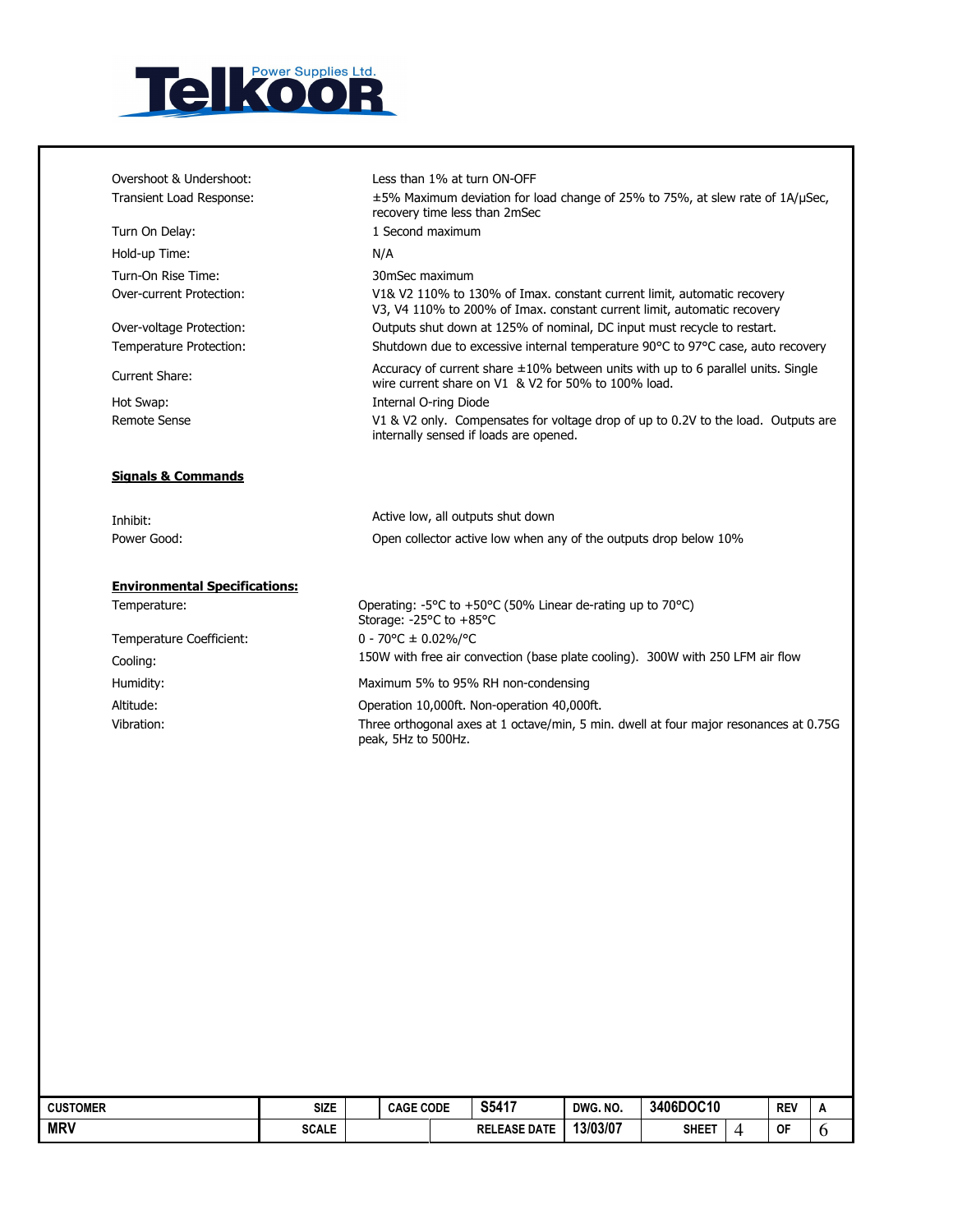

#### Safety Regulatory & EMC Specifications:

| Meets FCC CLASS B, CISPR 22 CLASS B, EN55022 CLASS B with external line filter |                                                                                                                                              |
|--------------------------------------------------------------------------------|----------------------------------------------------------------------------------------------------------------------------------------------|
| EN6000-4-2                                                                     | ESD +8KV AIR +4KV contact discharge, performance criteria B                                                                                  |
| EN61000-4-3                                                                    | Radiated Immunity: 80-1000Mhz 3V/m, AM 80% (1KHz), criteria A                                                                                |
| EN61000-4-4                                                                    | Fast transient:1KV for AC power port,0.5KV for DC power I/O and signals Port<br>, performance criteria B                                     |
| EN61000-4-5                                                                    | Surge: 2KV common mode and 1KV differential mode                                                                                             |
| EN61000-4-6                                                                    | 3VRMS, 80% A.M. BY 1kHz                                                                                                                      |
| EN61000-4-8                                                                    | 3A /m at 50Hz, performance criteria A.                                                                                                       |
| EN61000-4-11                                                                   | Voltage dips and interruption: 30% reduction for 10mSec - Criteria B, 60% For<br>100mSec. Criteria C, 95% reduction for 5000mSec Criteria C. |
| <b>Dielectric Withstand:</b>                                                   |                                                                                                                                              |
| Input to Case:                                                                 | 1500VAC                                                                                                                                      |
| Input to Output:                                                               | 1500VAC                                                                                                                                      |
| Output to Case:                                                                | 100VDC                                                                                                                                       |
| Safety Agency Compliance:                                                      | UL1950 (Design to meet - pre-approved)<br>CSA C22.2-234, LEVEL 3<br>EN60950, CLASS 1, SELV<br><b>CE Mark</b>                                 |
| Leakage Current:                                                               | N/A                                                                                                                                          |
| MTBF:                                                                          | 300,000 hours minimum per BELCORE 332 issue 6 specification @ 30°C (Max. junction<br>temperature 110°C, capacitors 105°C)                    |

### Mechanical Dimensions:

| Size:   | $(6.8'' \times 3.6'' \times 1.5'')$ |
|---------|-------------------------------------|
| Weight: | 850gr. Max (32 Oz)                  |

| <b>CUSTOMER</b> | Size         | <b>CAGE CODE</b> | S5417               | DWG, NO. | 3406DOC10 | <b>REV</b> | $\overline{a}$ |
|-----------------|--------------|------------------|---------------------|----------|-----------|------------|----------------|
| <b>MRV</b>      | <b>SCALE</b> |                  | <b>RELEASE DATE</b> | 13/03/07 | SHEET     | <b>OF</b>  | ν              |